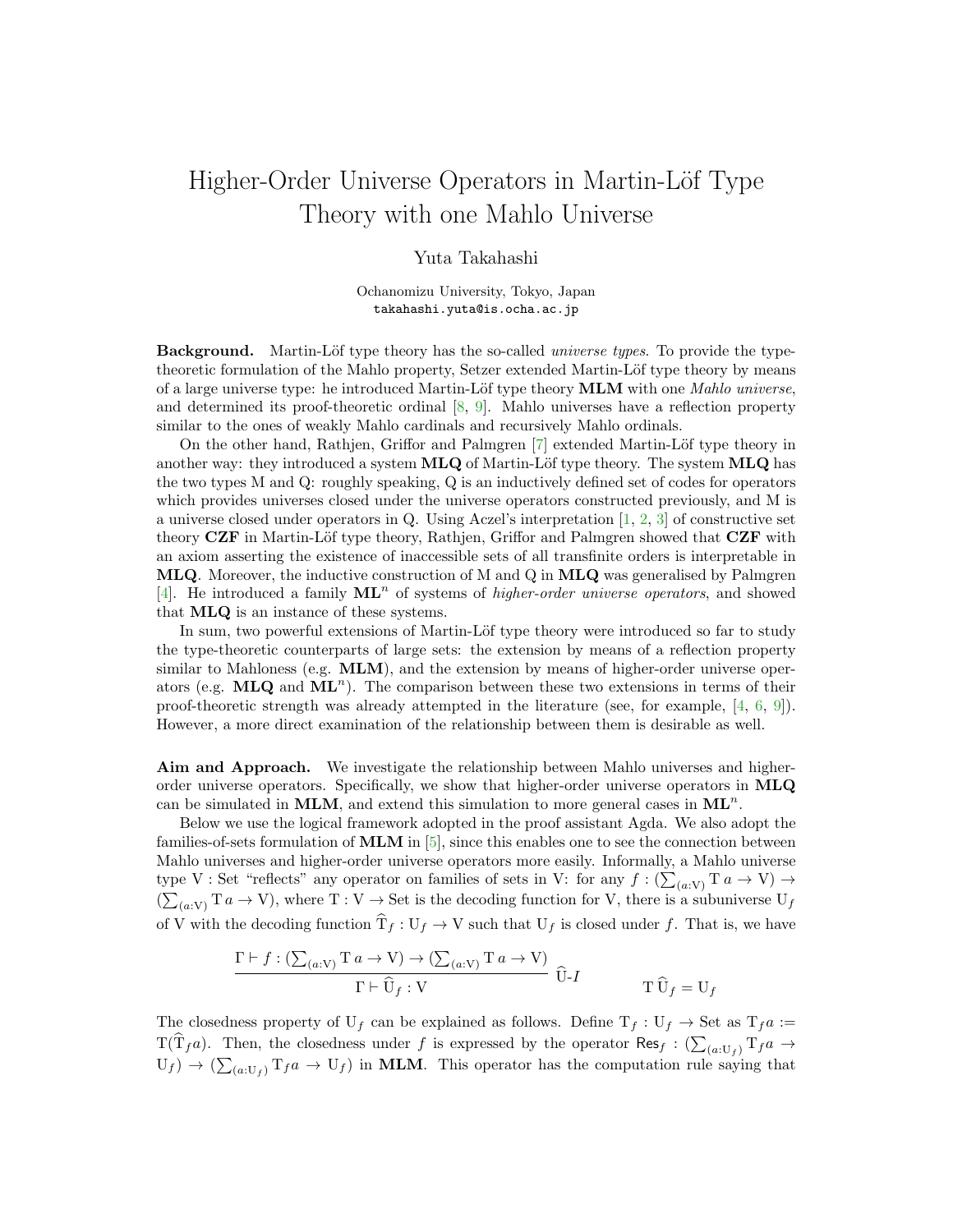$\iota_f(\text{Res}_f(a,b)) = f(\iota_f(a,b))$  holds for any  $(a,b) : \sum_{(x,\cup_f)} T_f x \to U_f$ , where the injection  $\iota_f : (\sum_{(x:U_f)} \mathrm{T}_f x \to \mathrm{U}_f) \to (\sum_{(x:V)} \mathrm{T} x \to \mathrm{V})$  is defined as  $\iota_f(a, b) := (\mathrm{T}_f a, \lambda x. \mathrm{T}_f(b \, x)).$  The operator  $\mathsf{Res}_f$  is intended as the restriction of f to the subuniverse  $U_f$  of V, and the injection  $\iota_f$  shows that Res<sub>f</sub> is indeed the restriction of f to U<sub>f</sub>.

This reflection property enables Mahlo universes to define various universe operators. Before higher-order universe operators, we consider three examples: a universe above a family of sets in V, a usual universe operator and a super universe. A universe U above arbitrary  $a: V$  and  $b: Ta \to V$  is obtained by defining  $f_0: (\sum_{(x:V)} Tx \to V) \to (\sum_{(x:V)} Tx \to V)$  as  $f_0 := \lambda c.(a, b)$ , where c does not occur in a nor b freely. Let  $N_{0,f_0}$  (resp.  $N_0$ ) be the code in  $U_{f_0}$  (resp. V) for the empty type, and  $C_0$  be the eliminator for the empty type.

$$
\iota_{f_0}(\text{Res}_{f_0}(\widehat{N}_{0,f_0}, \lambda x. \mathsf{C}_0 x)) = f_0(\iota_{f_0}(\widehat{N}_{0,f_0}, \lambda x. \mathsf{C}_0 x)) = (\lambda c.(a, b))(\widehat{N}_0, \lambda x. \widehat{T}_{f_0}(\mathsf{C}_0 x)) = (a, b).
$$

Therefore, the left projection  $p_1(Res_{f_0}(N_{0,f_0}, \lambda x.C_0x))$  of type  $U_{f_0}$  is a code in  $U_{f_0}$  for a, and the right projection  $p_2(Res_{f_0}(N_{0,f_0}, \lambda x.C_0x))$  is a code for b.

We define a super universe by reflecting a usual universe operator. To see this, note that an operator  $f$  which is reflected by V may have some parameters. For instance, when we have

$$
y:\sum_{(x:{\cal V})}\mathbf{T}\,x\to{\cal V}\vdash\lambda{c}.y:(\sum_{(x:{\cal V})}\mathbf{T}\,x\to{\cal V})\to(\sum_{(x:{\cal V})}\mathbf{T}\,x\to{\cal V}),
$$

we first obtain  $U_f$  with  $f := \lambda c.y$  by the  $\widehat{U}$ -*I* rule above. Then, we have the universe operator  $\lambda y.(\mathbf{U}_f, \mathbf{T}_f) : (\sum_{(x:V)} \mathbf{T} x \to \mathbf{V}) \to (\sum_{(x:V)} \mathbf{T} x \to \mathbf{V})$  mapping any family of sets in V to a universe above this family. By the  $\widehat{U}$ -*I* rule again, we obtain  $\widehat{U}_q : V$  with  $g := \lambda y \cdot (\widehat{U}_f, \widehat{T}_f)$ . Since g is a universe operator and  $U_q$  is closed under g, the universe  $U_q$  is a super universe.

One can treat higher-order universe operators as universe operators of type  $\mathcal{O}_n$  with  $n > 1$ in the sense of [\[4,](#page-2-6) Definition 5.1], where  $\mathcal{O}_0 := \text{Set}, \mathcal{F}_n := \sum_{(A:\text{Set})} A \to \mathcal{O}_n$  and  $\mathcal{O}_{n+1} := \mathcal{F}_n \to$  $\mathcal{F}_n$ . Note that  $\mathcal{O}_1$  is the type of "first-order" operators, which are mappings from families of sets to themselves. Since our aim is to construct higher-order universe operators by means of the Mahlo universe V, we consider higher-order universe operators as universe operators of type  $O_n$  with  $n > 1$ , where  $O_0 := V$ ,  $F_n := \sum_{(a:V)} T_a \rightarrow O_n$  and  $O_{n+1} := F_n \rightarrow F_n$ . We call an operator in  $O_n$  an *operator of order n*. For instance, the operator g above is of type  $O_1$ .

Higher-order universe operators in  $MLQ$  (see [\[7,](#page-2-2) § 3.2]) are, in our setting, operators whose inputs are a family  $(a_1, b_1)$  of type  $F_1$  and a family  $(a_0, b_0)$  of type  $F_0$ . Then, these higher-order operators return a universe  $U(a_1, b_1, a_0, b_0)$  which is closed under the operator  $b_1x$  for each  $x: T_{a_1}$ , and includes (the codes of)  $(a_0, b_0)$ . It is straightforward to transform these operators into universe operators of order 2 in the sense above, as explained in [\[4,](#page-2-6) Example 5.4].

Our idea for constructing higher-order universe operators is to use parameters in reflecting operators similarly to the case of the universe operator  $g$  above. As we utilised a family of sets in V as a parameter  $y$  in the case of  $g$ , the simulation of higher-order universe operators of MLQ requires a family of operators of order 1 as a parameter. Consider the following variables:  $x : F_1, e : T(\mathsf{p}_1 x), y : F_0 \text{ and } z : N_2 \text{ with the boolean type } N_2.$  We define the operators  $h_0, h_1, h_2$ of order 1 as  $h_0 := \lambda c.y$ ,  $h_1 := \mathbf{p}_2 x e$  and  $h := \mathbf{C}_2 z h_0 h_1$ , where  $\mathbf{C}_2$  is the eliminator for  $N_2$ . Then, we have a universe  $\dot{\mathbf{U}}_h$  by reflection, and the family below can be defined:

$$
(\widetilde{U}, \widetilde{T}) := \left( \widehat{\Sigma} \left( \mathsf{p}_1 x \right) \left( \lambda e.(\widehat{\Sigma} \, \widehat{N}_2(\lambda z. \widehat{U}_h)) \right), \ \lambda v. \widehat{T}_{h'}(\mathsf{p}_2(\mathsf{p}_2 v)) \right) : \mathbf{F}_0 \text{ with } h' = h[\mathsf{p}_1 v/e][\mathsf{p}_1(\mathsf{p}_2 v)/z].
$$

This family and Res<sub>h</sub> simulate a universe which is closed under  $p_2x e$  for each  $e : T(p_1x)$  and includes the family y. Finally, we obtain the higher-order operator  $\lambda x.(\hat{N}_1, \lambda w.\lambda y.(\tilde{U}, \tilde{T})) : O_2$ , which takes arbitrary  $x : F_1$  and returns a universe closed under the operators in x. Operators of greater order in  $ML<sup>n</sup>$  can be simulated as well by using parameters of greater order.